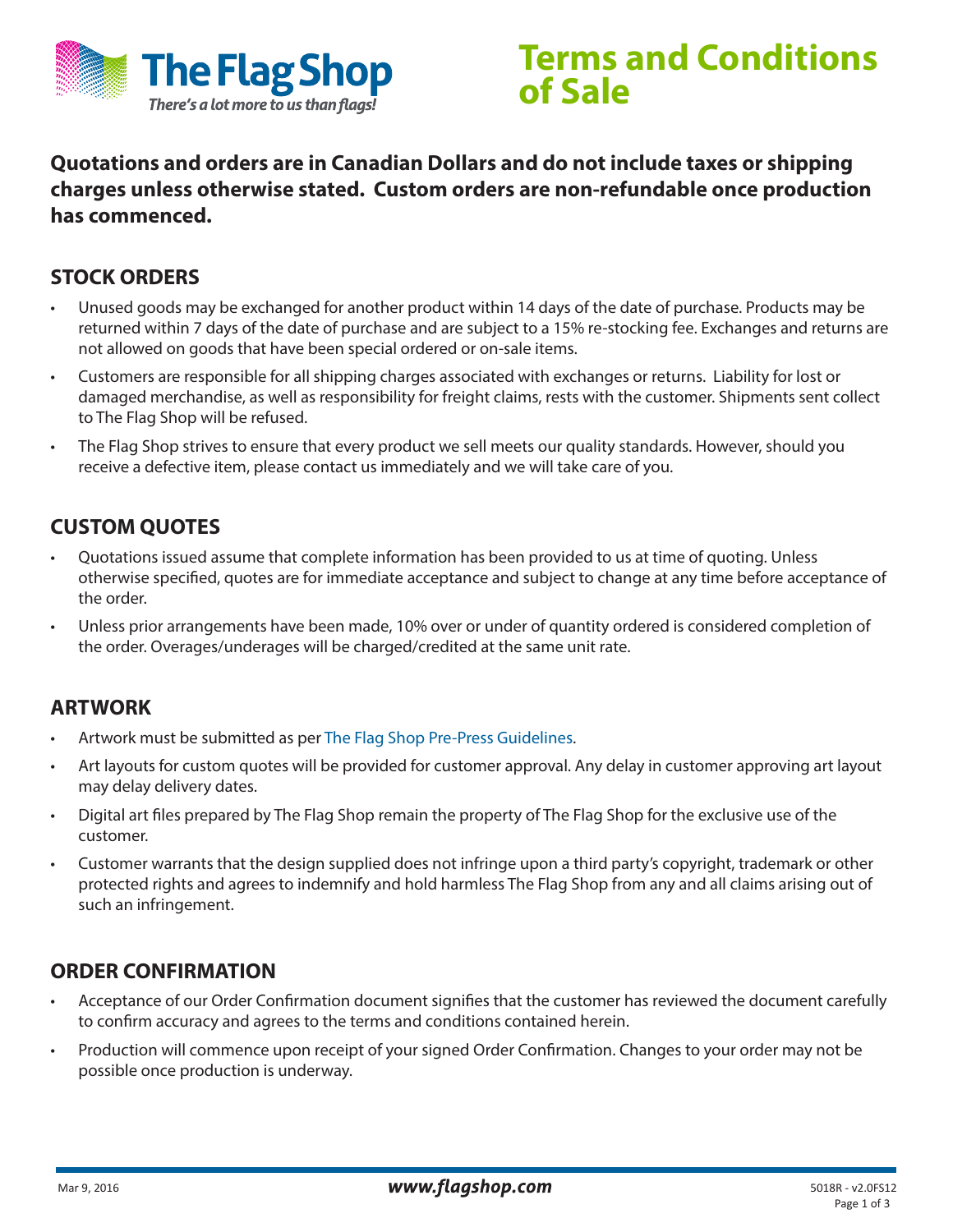

# **Terms and Conditions of Sale**

- In situations where the Order Confirmation has been signed but production has not yet begun, any modification and/or cancellation of the order will be subject to a change or cancellation fee. For cancellations, deposit amounts remaining (if applicable) will remain on the customer's account as a credit for use within the following 12 month period.
- In situations where production has already commenced, modifications are not possible and orders cannot be cancelled and must be paid for in full. Cancelled orders will be recycled, restocked, sold or otherwise disposed of without reimbursement of any kind.

## **DELIVERY**

- All orders are FOB The Flag Shop Calgary unless otherwise agreed to. Orders shipped collect or on third-party billing are considered delivered when they are picked up by the carrier. Claims for lost or damaged shipments are the responsibility of the customer.
- We pride ourselves on ensuring that customers are happy with their purchases. All products are inspected before shipment. However, if there are shortages, damage or any problems at all with your order, notify us within 7 days of receiving the order, and we will make every effort to rectify the situation without delay. Products shall not to be returned to The Flag Shop without prior approval.
- If goods are undeliverable, customer deposits are forfeited and balances owing remain due and payable. Undeliverable goods will be held for a maximum of 30 days, then recycled, restocked, sold or otherwise disposed of without reimbursement of any kind.

## **CREDIT TERMS**

- New customers must provide a 50% deposit prior to an order being placed. Balance is due before the order is shipped.
- For customers with pre-approved credit terms, invoices are Net 30 days. A service charge of 2.0% per month, compounded monthly and payable without notice or demand, on the purchase price or balance outstanding as well as any overdue interest, will be charged on all overdue balances (26.82% per annum).
- The Flag Shop reserves the right to change credit terms at any time and to request guarantees, security, or payment in advance for any order.

### **INSTALLATIONS**

- The Flag Shop cannot be held responsible for any damage resulting from incorrect installation and/or faulty hardware when same is provided by the customer and/or the customer's independent contractor. Customers are responsible for ensuring that all products are inspected upon delivery and prior to release to independent contractors.
- Local signage bylaws may apply to banners and flags. Indoor displays in public places may require treatment with fire retardant. Any permits, licenses or other legal requirements that may apply are the responsibility of the customer.